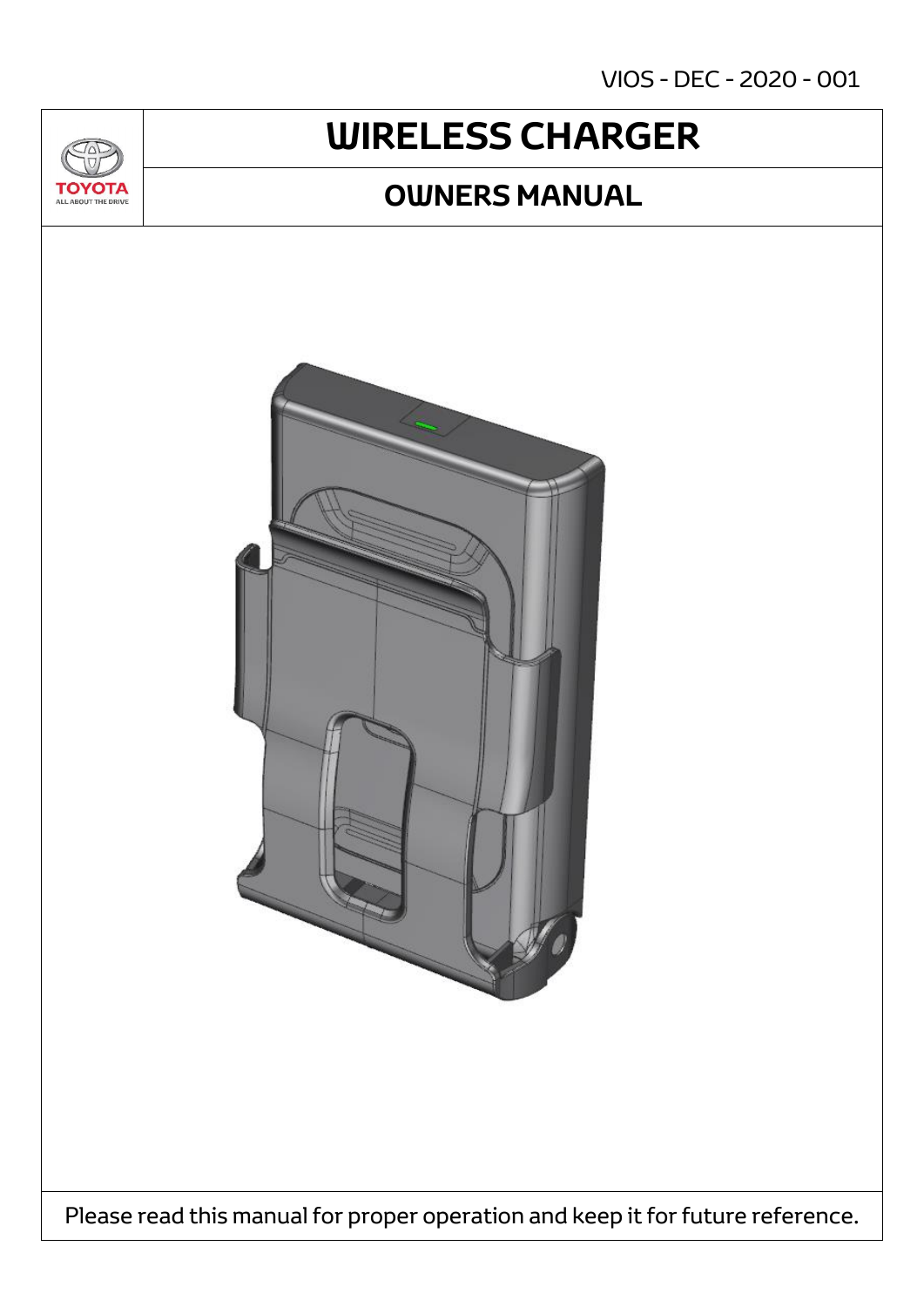VIOS - DEC - 2020 - 001



### **TABLE OF CONTENTS**

#### **WIRELESS CHARGER**

| <b>Section</b> | <b>Title</b>               | Page           |
|----------------|----------------------------|----------------|
| 1.0            | <b>Warning</b>             | 1              |
|                |                            |                |
| 2.0            | <b>Product Description</b> | $\overline{2}$ |
|                |                            |                |
| 3.0            | <b>User Instruction</b>    | $\mathbf{3}$   |
|                |                            |                |
| 4.0            | <b>Precaution</b>          | 4              |
|                |                            |                |
| 5.0            | <b>Notice</b>              | 5              |

Please read this manual for proper operation and keep it for future reference.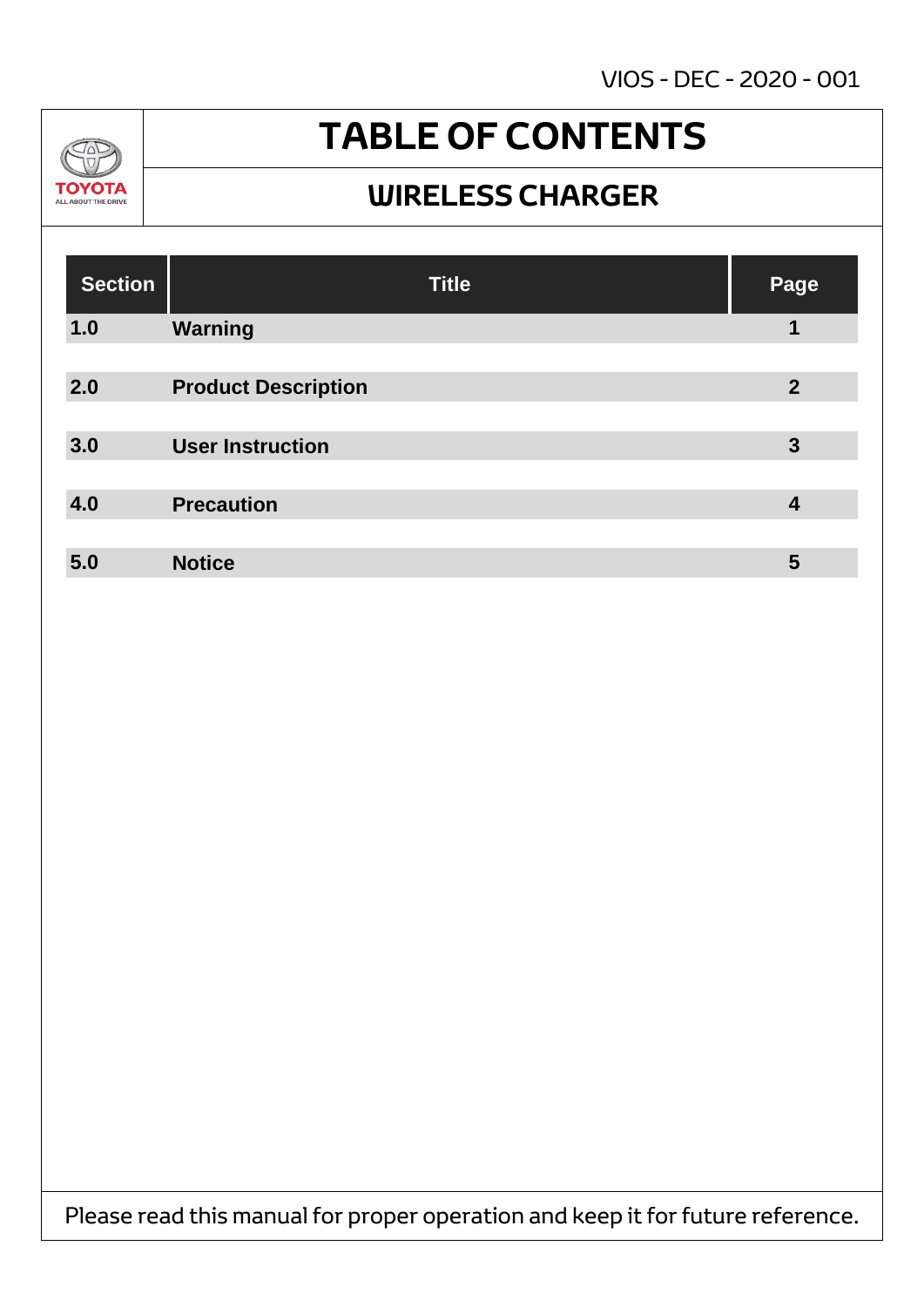### **SECTION 1.0**

#### **Warning**

When charging a portable device while driving, for safety reasons, the driver should not operate the portable device.



**!**

People with implantable cardiac pacemakers, cardiac resynchronization therapy pacemakers or implantable cardioverter defibrillators, as well as any other electrical medical device, should consult their physician about the usage of the wireless charger. Operations of the wireless charger may have an affect on medical devices.



Observe the following precautions. Failure to do so may result in the possibility of fire, equipment failure or damage, or burns due to heat.

- •Do not put any metallic object between the charging area and the portable device while charging.
- •Do not attach metallic objects, such as aluminium stickers, to the charging area.
- •Do not cover the wireless charger with a cloth or other object while charging.
- •Do not attempt to charge portable devices which are not compatible with the Qi wireless charging standard.
- •Do not disassemble, modify or remove the wireless charger.
- •Do not apply force or impact to the wireless charger.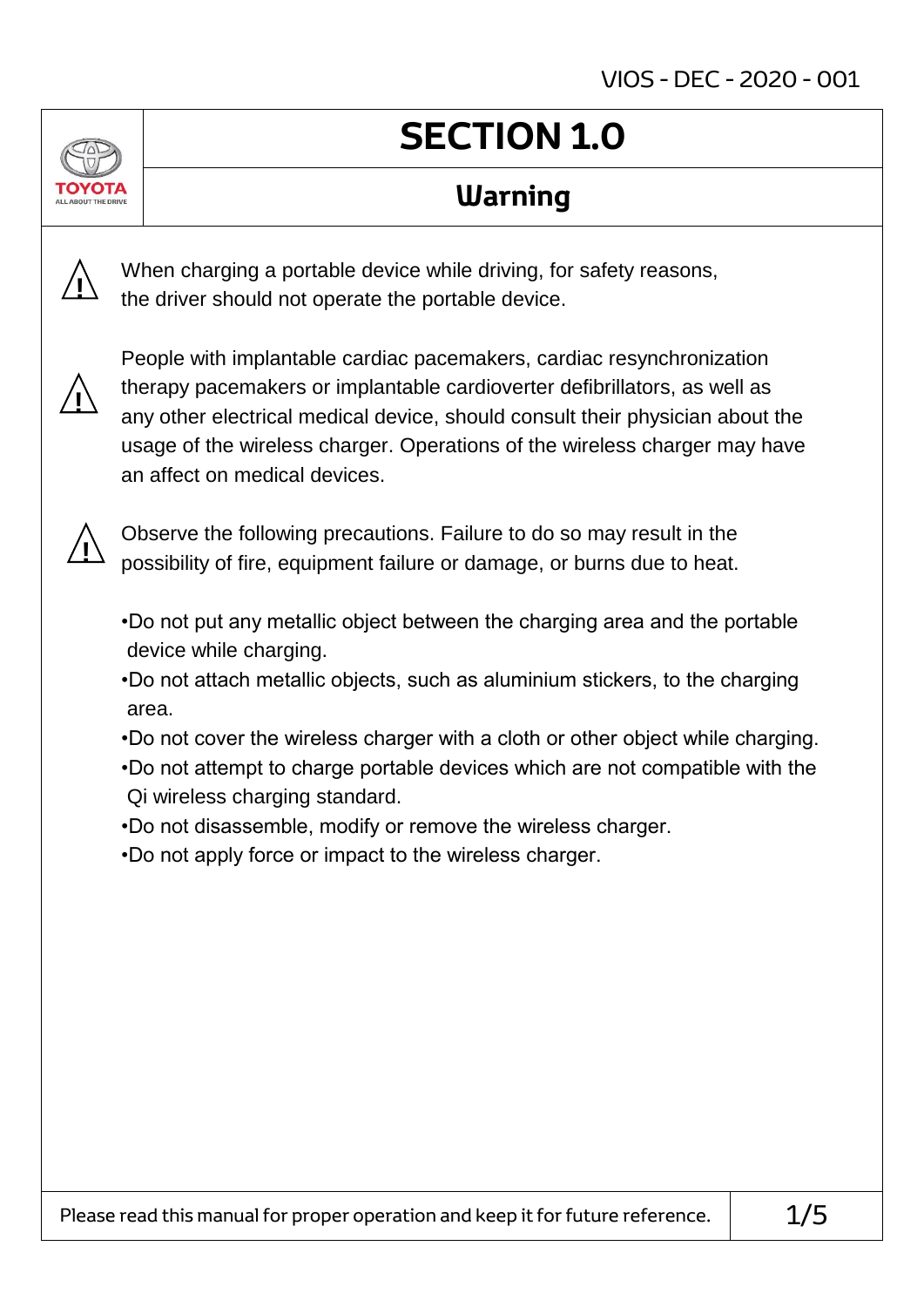### **SECTION 2.0**

### **Product Description**



*Figure 2.0: Wireless Charger*

A portable device, such as a smartphone or mobile battery, can be charged by just placing it on the charging area, provided the device is compatible with the Qi wireless charging standard created by the Wireless Power Consortium.

•

The Wireless Charger (WLC) cannot be used with a portable device that is larger than the charging area. Additionally, depending on the portable device, the wireless charger may not operate properly.

| Input Voltage                        | <b>DC9V~16V</b>                 |  |  |
|--------------------------------------|---------------------------------|--|--|
| <b>Maximum Output Current</b>        | Max 2.0A                        |  |  |
| <b>Maximum Output Power</b>          | Max 15W                         |  |  |
| <b>Operating frequency</b>           | $120kHz - 127kHz$ (With load)   |  |  |
|                                      | 80kHz - 150kHz (Without load)   |  |  |
| <b>Support Android Fast Charging</b> | Yes                             |  |  |
| <b>Support iOS Fast Charging</b>     | Yes                             |  |  |
| Protection                           | <b>Short Circuit</b>            |  |  |
|                                      | <b>Foreign Object Detection</b> |  |  |
|                                      | <b>Over Temperature</b>         |  |  |
|                                      | Over Load                       |  |  |

*Table2.0: Specification*

Please read this manual for proper operation and keep it for future reference.  $\vert$  2/5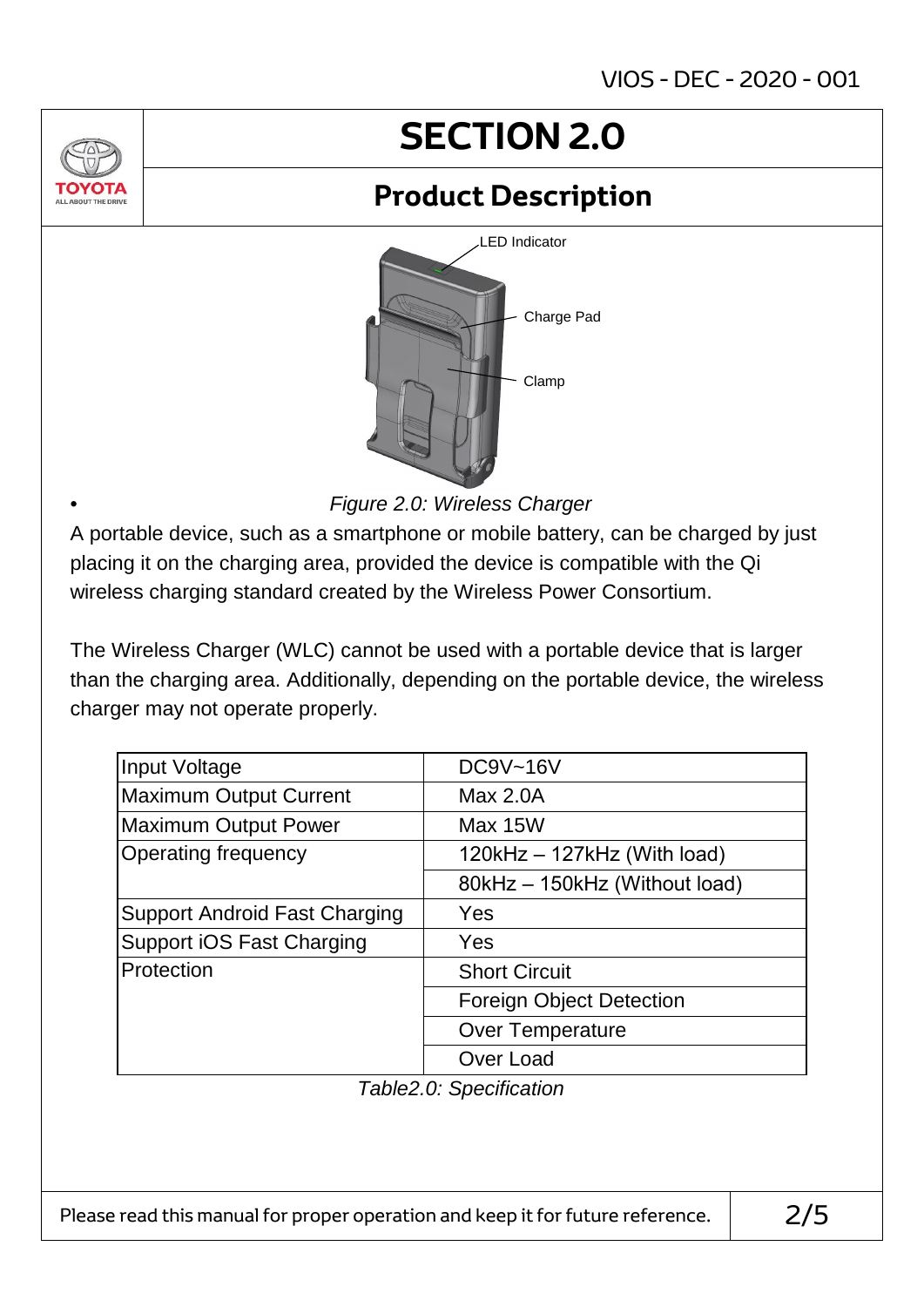

# **SECTION 3.0**

#### **User Instruction**

- i- The WLC will automatically turn ON after 4 seconds when the car ignition is on and all the doors are closed. The LED charging indicator will turn *Green* during Standby mode.
- ii- Slip the portable device into the WLC clamp opening and make sure it is aligned properly to the center of the charging pad.
- iii- The LED Charging indicator light will change to *Amber* once the charging begins. After the charging is complete, the *Amber* light will change to *Green.*

#### Recharging function

- If a certain amount of time has elapsed since charging completed and the portable device has not been moved, the wireless charger will restart charging.
- If the portable device is moved within the charging area, charging will stop temporarily then restart

| Portable<br>device                                                                    | <b>LED Charging</b><br>indicator |       | <b>Status</b>                                                                                                                                                                   |  |  |
|---------------------------------------------------------------------------------------|----------------------------------|-------|---------------------------------------------------------------------------------------------------------------------------------------------------------------------------------|--|--|
|                                                                                       | Pattern                          | Color |                                                                                                                                                                                 |  |  |
| <b>WLC</b>                                                                            | No light up                      |       | - WLC system is Off                                                                                                                                                             |  |  |
| clamp<br>opening                                                                      | Light up                         | Green | - WLC system is On (Standby Mode)<br>- Charging is complete                                                                                                                     |  |  |
|                                                                                       | Light up                         | Amber | - Portable device is placed on the WLC<br>& charging                                                                                                                            |  |  |
| Portable<br>device                                                                    | <b>Blinks</b>                    | Amber | - Detect foreign object by the WLC<br>- Portable device has gap with the WLC<br>- Portable device is not placed correctly<br>on the WLC<br>- Temperature of the WLC is too high |  |  |
| insert to the<br><b>WLC</b>                                                           | Table 3.0: Operational Indicator |       |                                                                                                                                                                                 |  |  |
| Figure 3.0: Console Box area                                                          |                                  |       |                                                                                                                                                                                 |  |  |
| 3/5<br>Please read this manual for proper operation and keep it for future reference. |                                  |       |                                                                                                                                                                                 |  |  |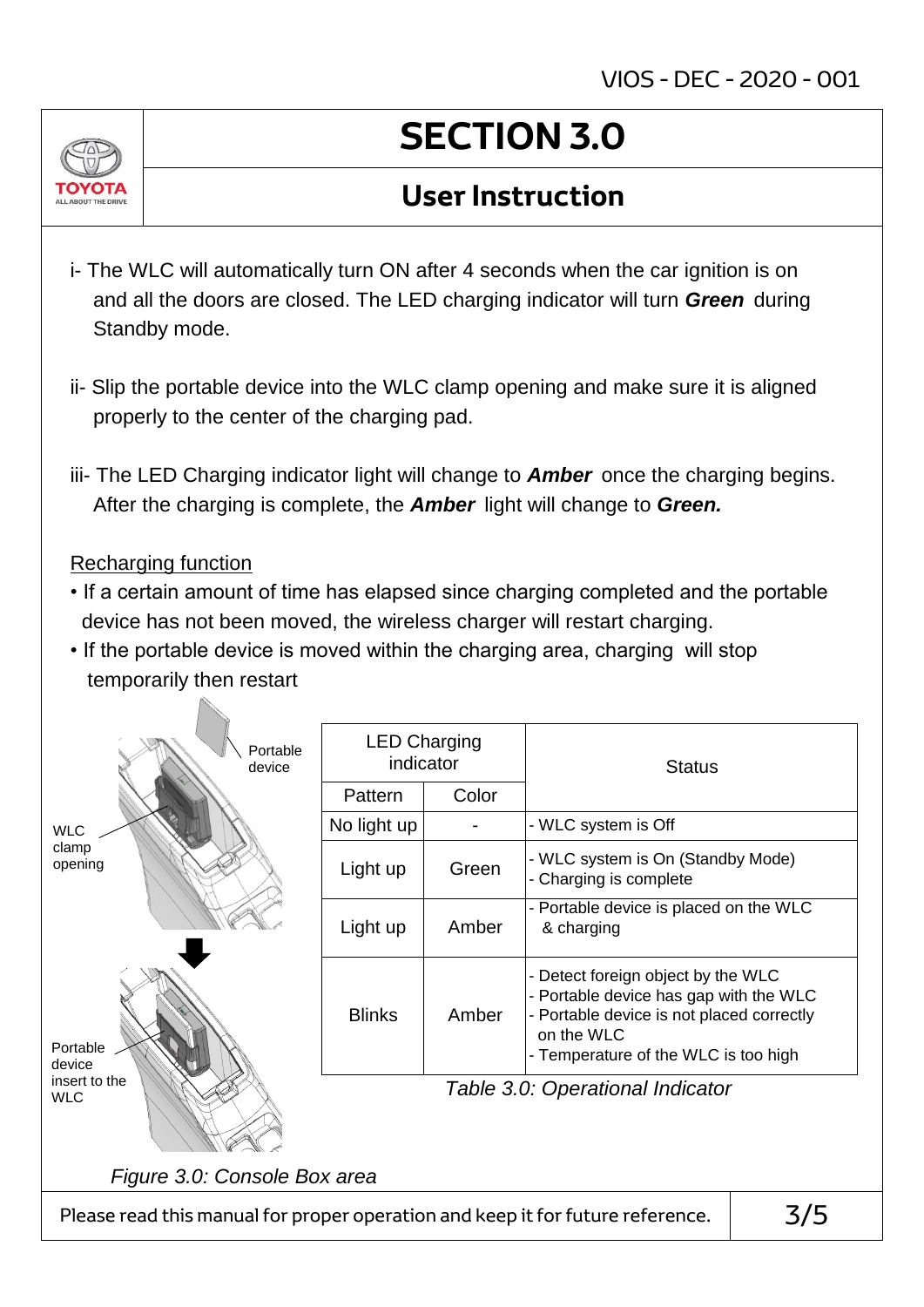

## **SECTION 4.0**

#### **Precaution**

- Always remove foreign objects from the charge pad before charging the portable device.
- Be sure the surface of charge pad is clear of dust and other debris before charging.
- Do not spill liquids (i. e. water, drinks, etc.) on the WLC
- Do not use oil, grease, alcohol, benzine or thinner to clean the charge pad.
- Do not cover the WLC with towel, cloth, or other objects while charging.
- Avoid spraying aerosols which may come in contact with the charge pad surface.
- Do not charge a portable device if a cover or accessory which is not Qi compatible is attached. Depending on the type of cover and/or accessory attached, it may not be possible to charge the portable device. If the portable device is placed on the charging area and does not charge, remove the cover and/or accessories.
- While charging, the wireless charger and the portable device will become warm. This is not a malfunction. If a portable device becomes warm while charging and charging stops due to the protection function of the portable device, wait until the portable device cools down and charge it again.